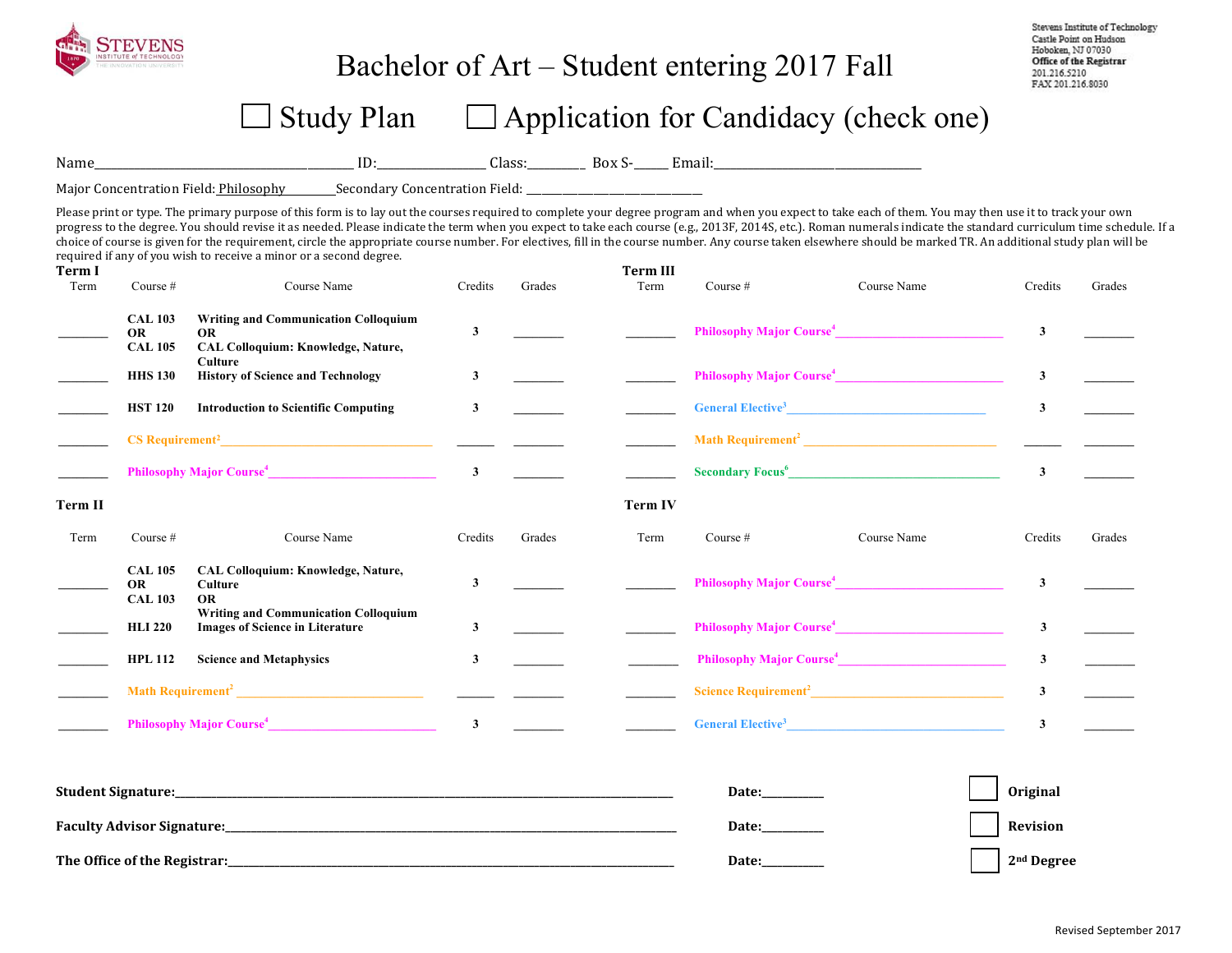

# Bachelor of Art – Student entering 2017 Fall

Stevens Institute of Technology Castle Point on Hudson Hoboken, NJ 07030 Office of the Registrar 201.216.5210 FAX 201.216.8030

# $\Box$  Study Plan  $\Box$  Application for Candidacy (check one)

| Name_                     |                                                                                                                                                                                                                                          | ID:                                        |              |        |                         |                                                         |                              |                                      |                                                                |
|---------------------------|------------------------------------------------------------------------------------------------------------------------------------------------------------------------------------------------------------------------------------------|--------------------------------------------|--------------|--------|-------------------------|---------------------------------------------------------|------------------------------|--------------------------------------|----------------------------------------------------------------|
|                           | Major Concentration Field: Philosophy Secondary Concentration Field: ______________________________                                                                                                                                      |                                            |              |        |                         |                                                         |                              |                                      |                                                                |
| <b>Term V</b><br>Term     | Course #                                                                                                                                                                                                                                 | Course Name                                | Credits      | Grades | <b>Term VII</b><br>Term | Course $#$                                              | Course Name                  | Credits                              | Grades                                                         |
|                           | Philosophy Major Course <sup>4</sup>                                                                                                                                                                                                     |                                            | $\mathbf{3}$ |        |                         | Secondary Focus <sup>6</sup>                            |                              | 3                                    |                                                                |
|                           | Philosophy Major Course <sup>4</sup>                                                                                                                                                                                                     |                                            | $\mathbf{3}$ |        |                         | <b>CAL 498 Thesis Preparation</b>                       |                              | 3                                    |                                                                |
|                           | Secondary Focus <sup>6</sup> Provides and Secondary Provides and Secondary Provides and Secondary Provides and Secondary Provides and Secondary Provides and Secondary Provides and Secondary Provides and Secondary Provides and Second |                                            | $\mathbf{3}$ |        |                         | General Elective <sup>3</sup>                           |                              | $\mathbf{3}$                         |                                                                |
|                           | <b>CAL 301 Research Methods</b>                                                                                                                                                                                                          |                                            | $\mathbf{3}$ |        |                         | General Elective <sup>3</sup>                           |                              | 3                                    |                                                                |
|                           | General Elective <sup>3</sup>                                                                                                                                                                                                            |                                            | $\mathbf{3}$ |        |                         | Philosophy Major Course <sup>4</sup>                    |                              | $\mathbf{3}$                         |                                                                |
| <b>Term VI</b>            |                                                                                                                                                                                                                                          |                                            |              |        | Term IV                 |                                                         |                              |                                      |                                                                |
| Term                      | Course $#$                                                                                                                                                                                                                               | Course Name                                | Credits      | Grades | Term                    | Course $#$                                              | Course Name                  | Credits                              | Grades                                                         |
|                           | Philosophy Major Course <sup>4</sup>                                                                                                                                                                                                     |                                            | $\mathbf{3}$ |        |                         | Secondary Focus <sup>6</sup>                            |                              | $\mathbf{3}$                         |                                                                |
|                           |                                                                                                                                                                                                                                          |                                            | $\mathbf{3}$ |        |                         | Humanities Requirement <sup>1</sup> <b>Example 2018</b> |                              | 3                                    |                                                                |
|                           | Humanities Requirement <sup>1</sup>                                                                                                                                                                                                      |                                            | $\mathbf{3}$ |        |                         | <b>CAL 499 Senior Thesis</b>                            |                              | 4                                    |                                                                |
|                           | <b>Secondary Focus</b> <sup>6</sup>                                                                                                                                                                                                      | and the state of the state of the state of | $\mathbf{3}$ |        |                         | General Elective <sup>3</sup>                           |                              | 3                                    |                                                                |
|                           | General Elective <sup>3</sup>                                                                                                                                                                                                            |                                            | $\mathbf{3}$ |        |                         | <b>General Elective<sup>3</sup></b>                     |                              | $\mathbf{3}$                         |                                                                |
|                           |                                                                                                                                                                                                                                          |                                            |              |        |                         | PE Requirement <sup>5</sup>                             |                              |                                      |                                                                |
| <b>Additional Classes</b> |                                                                                                                                                                                                                                          |                                            |              |        | Term                    | Course<br><b>PE 200</b><br>$P^E$<br>PE 200 PE           | <b>Credits Grade</b><br>Term | Course<br><b>PE 200</b><br>PE 200 PE | <b>Credits Grade</b><br>$\rightharpoonup$ PE $\rightharpoonup$ |
|                           |                                                                                                                                                                                                                                          |                                            |              |        |                         | Date:                                                   |                              | <b>Original</b>                      |                                                                |
|                           |                                                                                                                                                                                                                                          |                                            |              |        | Date:____________       |                                                         | Revision                     |                                      |                                                                |

**The Office of the Registrar:\_\_\_\_\_\_\_\_\_\_\_\_\_\_\_\_\_\_\_\_\_\_\_\_\_\_\_\_\_\_\_\_\_\_\_\_\_\_\_\_\_\_\_\_\_\_\_\_\_\_\_\_\_\_\_\_\_\_\_\_\_\_\_\_\_\_\_\_\_\_\_\_\_\_\_\_\_\_\_\_\_\_\_\_\_\_\_ Date:\_\_\_\_\_\_\_\_\_\_\_\_\_\_ 2nd Degree**